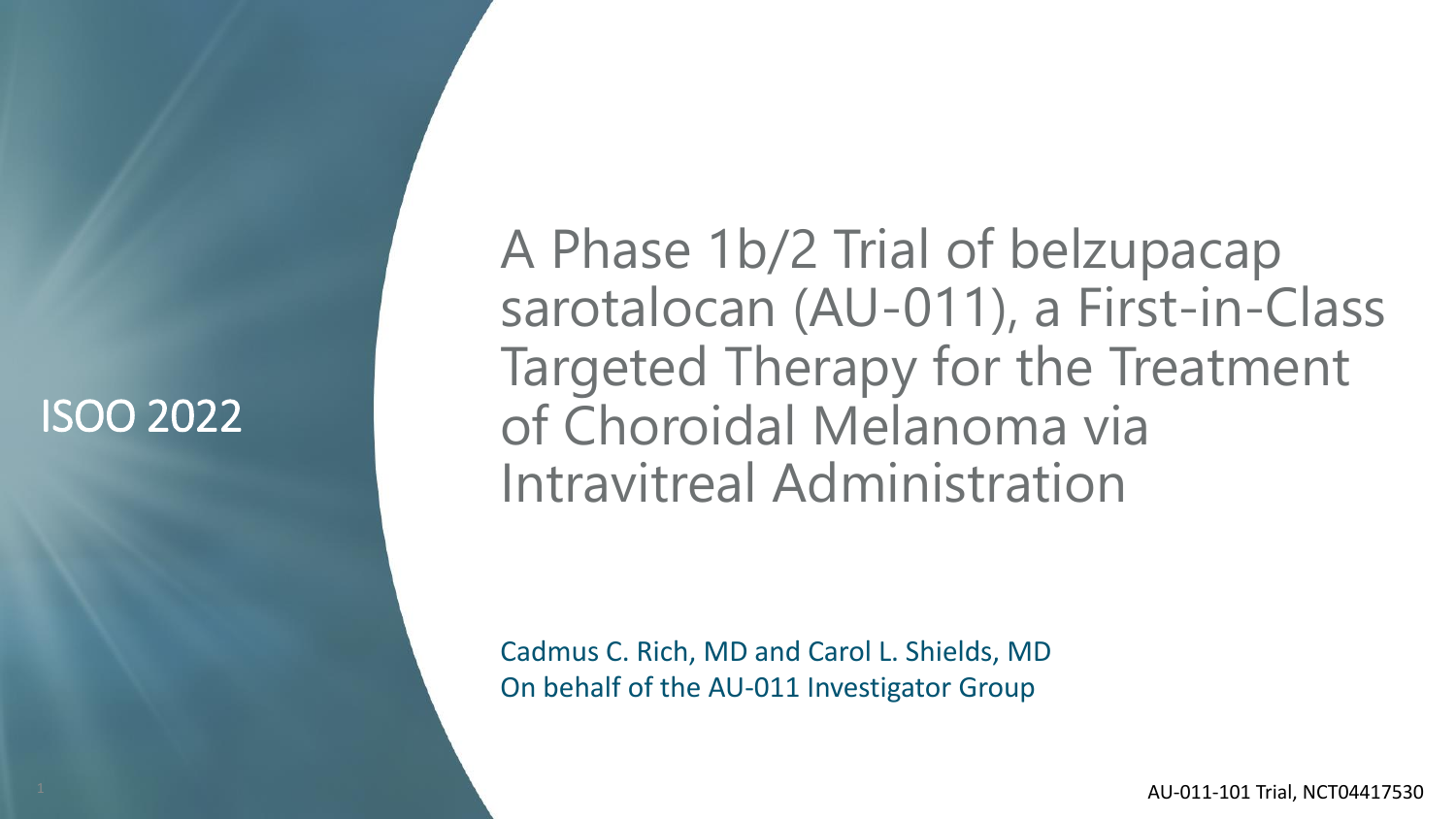## Belzupacap sarotalocan (AU-011) is an Investigational VDC with a Novel Dual Mechanism of Action



Potential Key Differentiation: Physical Ablation may Reduce Risk to Develop Resistance and is Genetic Mutation Agnostic

Kines et al; Cancer Immunology Research, May 2021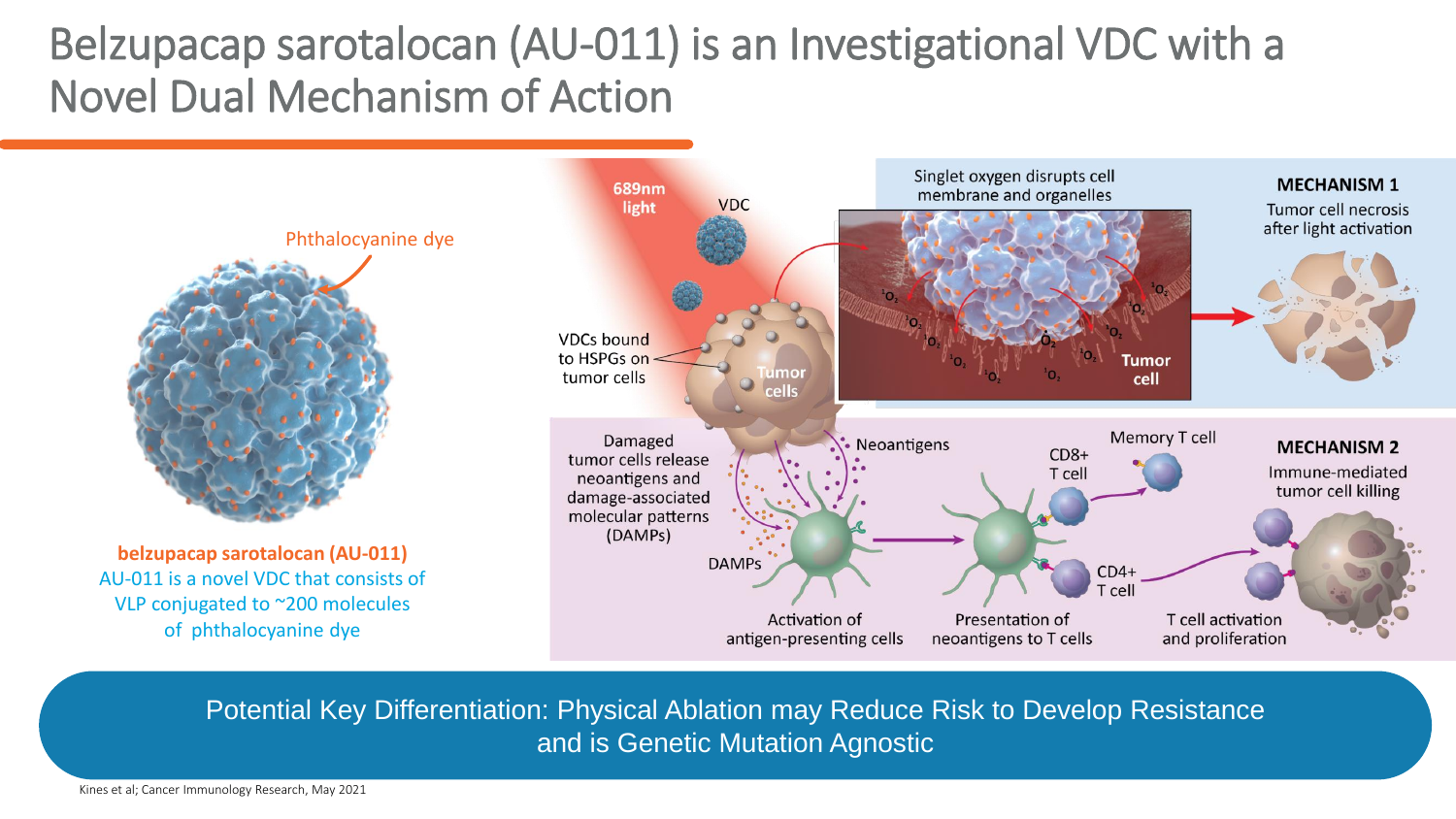## Study Design and Clinical Endpoints in Phase 1b/2 IVT Trial

- Dose escalation and expansion study with up to 2 cycles of therapy O
- Evaluated safety and efficacy over 12 months O
- Additional follow up in registry trial for 4 years to evaluate vision, tumor control and onset of metastases O

| <b>Endpoint Definition</b>         | <b>Threshold</b>                                                        | <b>Methodology</b>                 |  |
|------------------------------------|-------------------------------------------------------------------------|------------------------------------|--|
| <b>Tumor Thickness Growth Rate</b> | Tumor Thickness Growth over 12 Months                                   | <b>Ultrasound</b>                  |  |
| <b>Tumor Progression</b>           | Growth in Tumor Height > 0.5mm or<br>>1.0 mm in Largest Basal Diameter* | Ultrasound and Digital Photography |  |
| <b>Visual Acuity Loss</b>          | Long Term Loss ≥15 letters                                              | ETDRS-BCVA                         |  |

### Key Endpoints Aligned with Ocular Oncology Clinical Practice and FDA

ETDRS BCVA – Early Treatment of Diabetic Retinopathy Study Best Corrected Visual Acuity \*Not due to inflammation/swelling, hemorrhage or pigmentary changes by Investigator judgement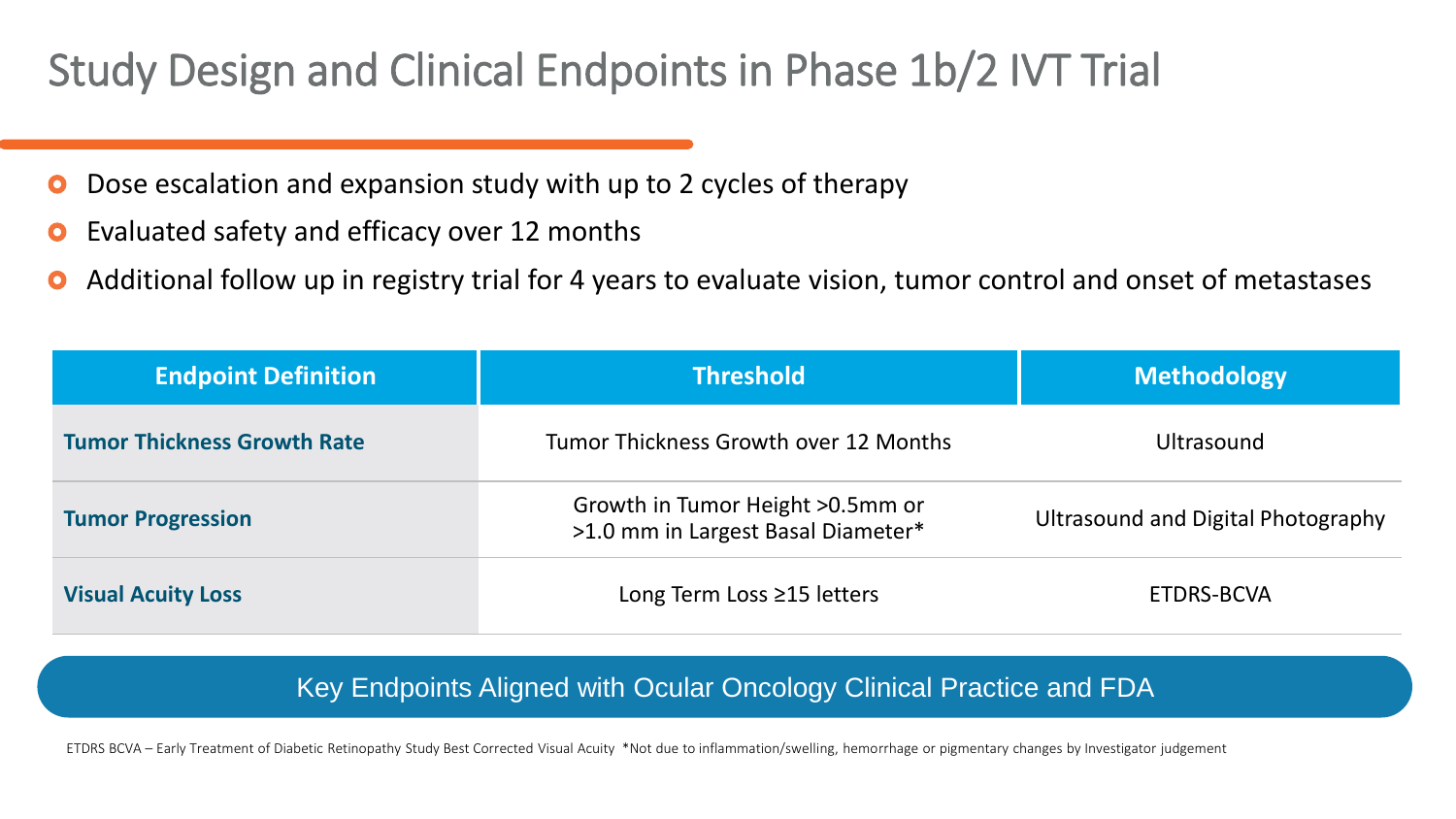### Phase 1b/2 – Key Patient Populations and Objectives



All Subjects Evaluated for Safety and Efficacy Subjects with Small Tumors with Active Growth Treated with Two Cycles Evaluated for Efficacy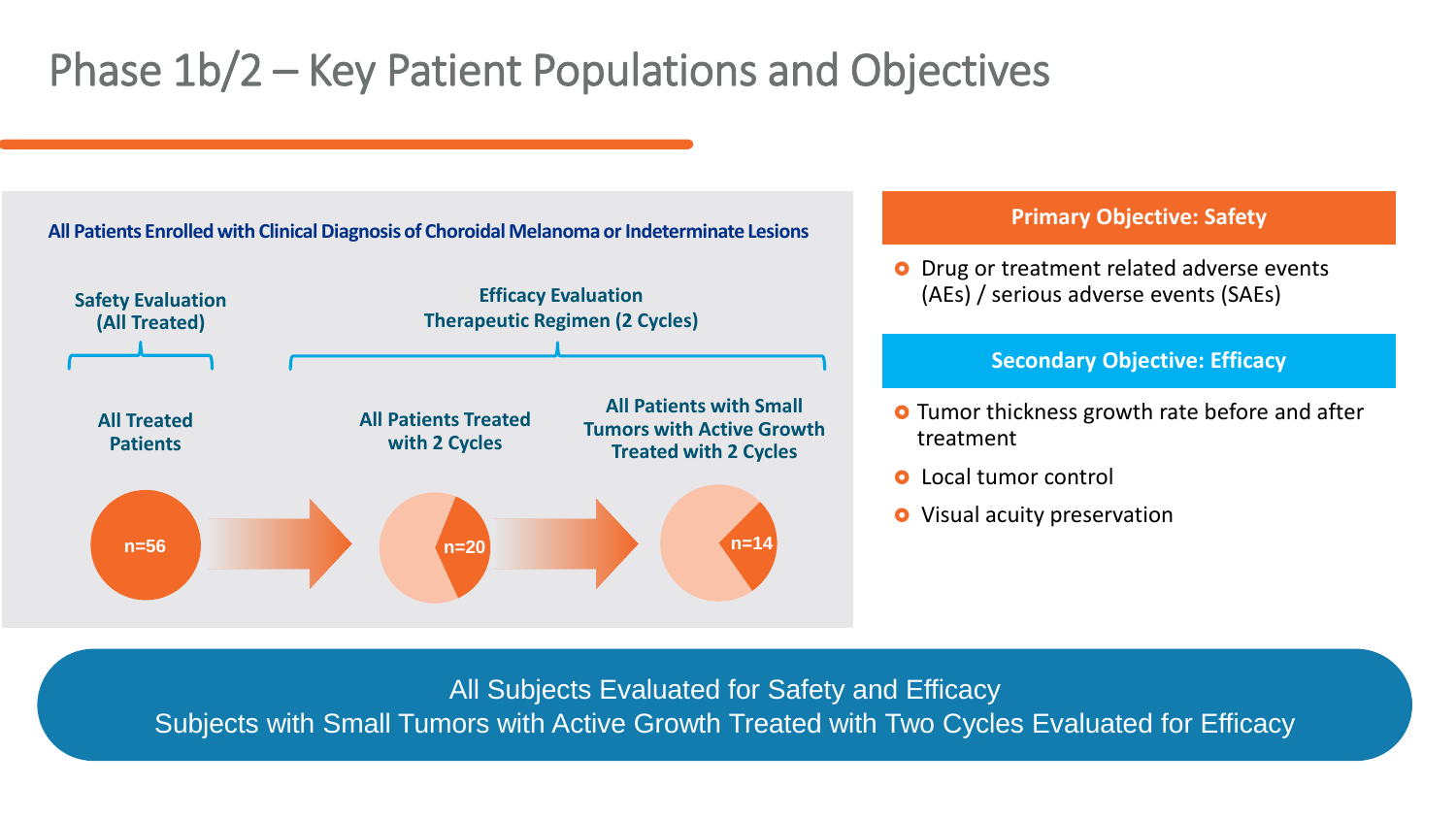## Phase 1b/2 – Two Cycles of Therapy is a Therapeutic Regimen





Cohorts 1-9 include single dose escalation cohorts and multiple dose escalation cohorts up to 1 cycle of treatment; Cohorts 10-12 include 2 cycles of treatment at the highest dose

Tumor control failure (progression): Growth from baseline in Tumor Height >0.5mm or LBD >1.0mm due to definitive Tumor Growth (ie, not judged by the Investigator to be due to inflammation/swelling, hemorrhage or pigmentary changes) and not treated with standard of care

### Results Support a Dose-dependent Response Between Subtherapeutic and Therapeutic Dose/Regimen

| IUIIIUI CUIRTUI NARES 14 IIIUIRIIS               |                              |                                             |  |
|--------------------------------------------------|------------------------------|---------------------------------------------|--|
| <b>Populations</b>                               | <b>Total Patients</b><br>(n) | <b>Tumor Control Rate</b><br>(at 12 months) |  |
| <b>All Doses/Regimens</b>                        |                              |                                             |  |
| <b>All Treated Patients</b>                      | 56                           | 54% (30/56)                                 |  |
| <b>Lower Doses/Regimens</b>                      |                              |                                             |  |
| All Treated Patients up to 1 Cycle (Cohorts 1-9) | 36                           | 44% (16/36)                                 |  |
| <b>Highest/Therapeutic Dose/Regimen</b>          |                              |                                             |  |
| All Treated Patients at 2 Cycles (Cohorts 10-12) | 20                           | 70% (14/20)                                 |  |

**Tumor Control Rates 12 months**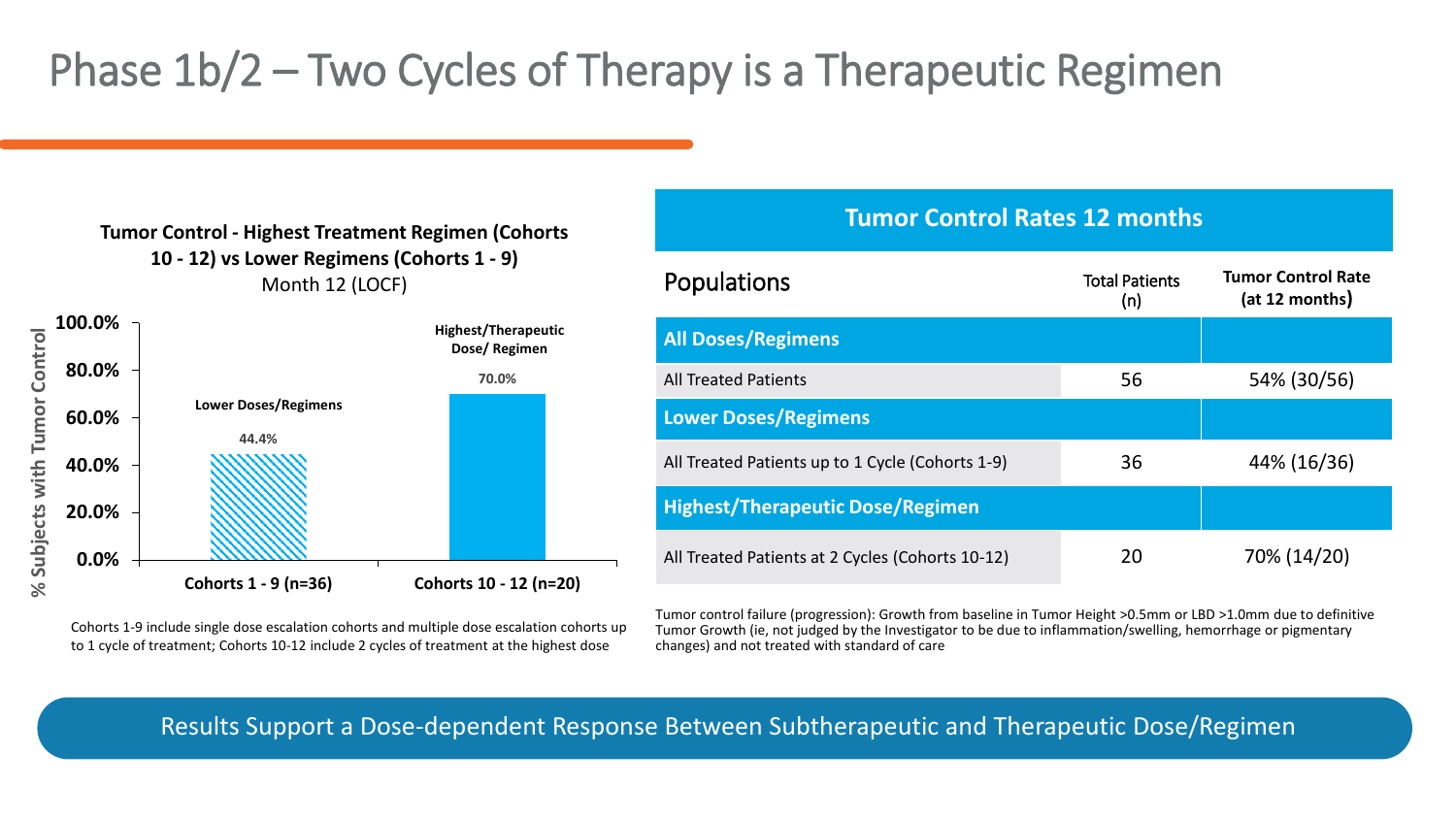## Phase 1b/2 – Tumor Control Achieved with Therapeutic Regimen

### **All Patients with Small Tumors with Active Growth Treated with 2 Cycles (n=14)**



#### **Change from Baseline in Tumor Thickness Over 12 Months**

Progression Definition Tumor Height Increase >0.5mm  $- - - - -$ 

Completed Ph1b/2 IVT trial (AU-011-101), post-SOC data not included

| <b>Tumor Control Rate at 12 months</b>            |                                             |             |  |  |
|---------------------------------------------------|---------------------------------------------|-------------|--|--|
| Populations                                       | <b>Tumor Control Rate</b><br>(at 12 months) |             |  |  |
| <b>Therapeutic Dose/Regimen - 2 Cycles</b>        |                                             |             |  |  |
| <b>All Patients</b>                               | 20                                          | 70% (14/20) |  |  |
| All Patients with Small Tumors with Active Growth | 14                                          | 64% (9/14)  |  |  |

Tumor control failure (progression): Growth from baseline in Tumor Height >0.5mm or LBD >1.0mm due to definitive Tumor Growth (ie, not judged by the Investigator to be due to inflammation/swelling, hemorrhage or pigmentary changes) and not treated with standard of care

Results Support the Potential Use of AU-011 as First Line Treatment for Choroidal Melanoma, Potentially Avoiding the Need for Radiotherapy in Many Patients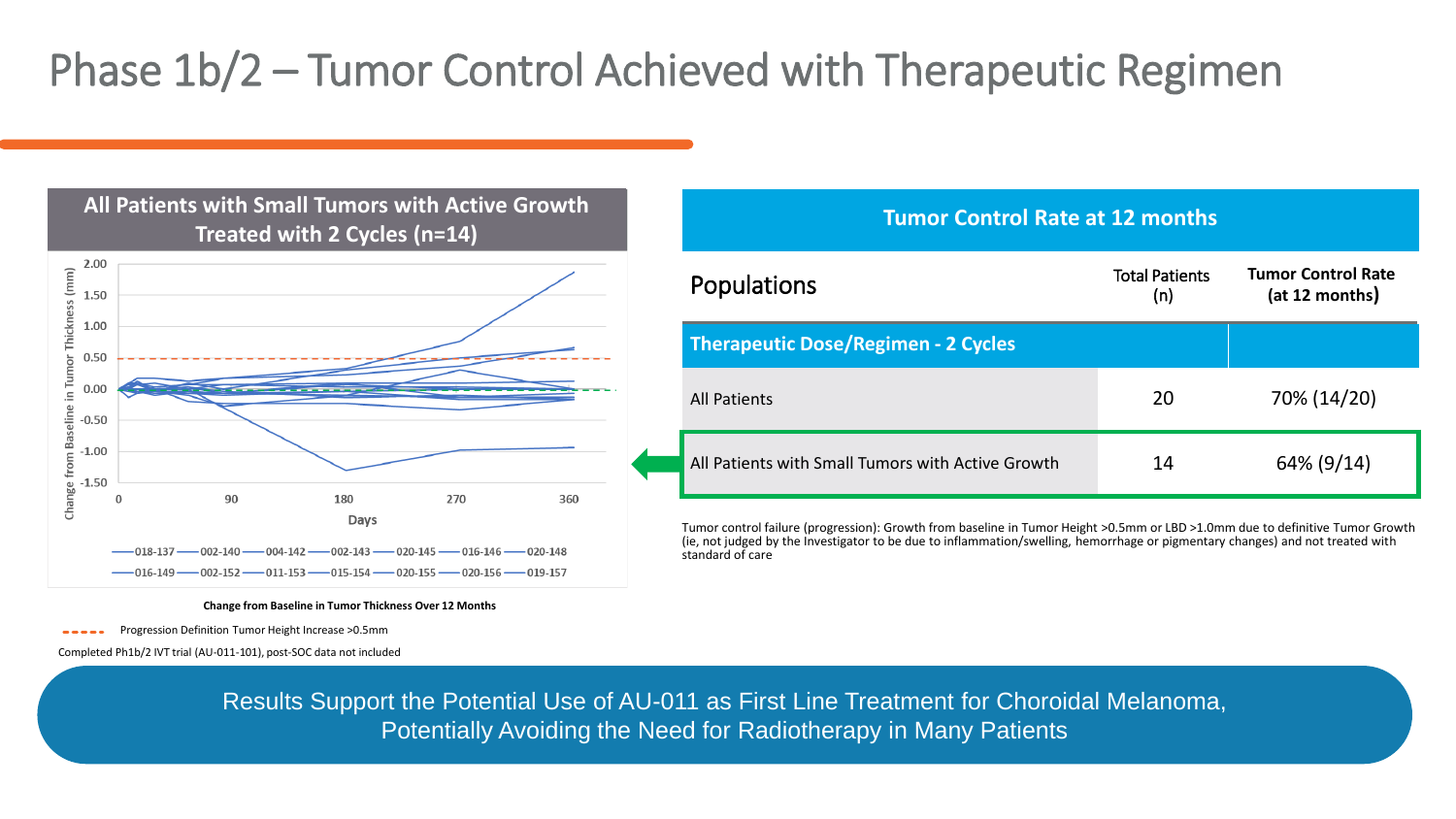### Phase 1b/2 – Statistically Significant Growth Rate Reduction







**Change in Tumor Growth Follow up 12 months**

- Many patients had a zero or negative growth rate after treatment with AU-011
- **O** Disease-modifying effect supports tumor is inactive and malignant cells have been targeted by AU-011

\* p=0.018, n=14 Completed Ph1b/2 IVT trial (AU-011-101)

Reduction in Tumor Growth Rate is Statistically Significant and Supports Planned Pivotal Key Endpoint

**n Historical Growth Rate (mm/yr) AU-011 Growth Rate (mm/yr) 12 months Growth Rate Reduction (mm/yr) p-value Active Growth/Therapeutic Regimen - 2 Cycles** Patients with Small Tumors with Active Growth 14 0.555 0.072 -0.483 0.0180 Tumor thickness growth rates/ slopes estimated using MMRM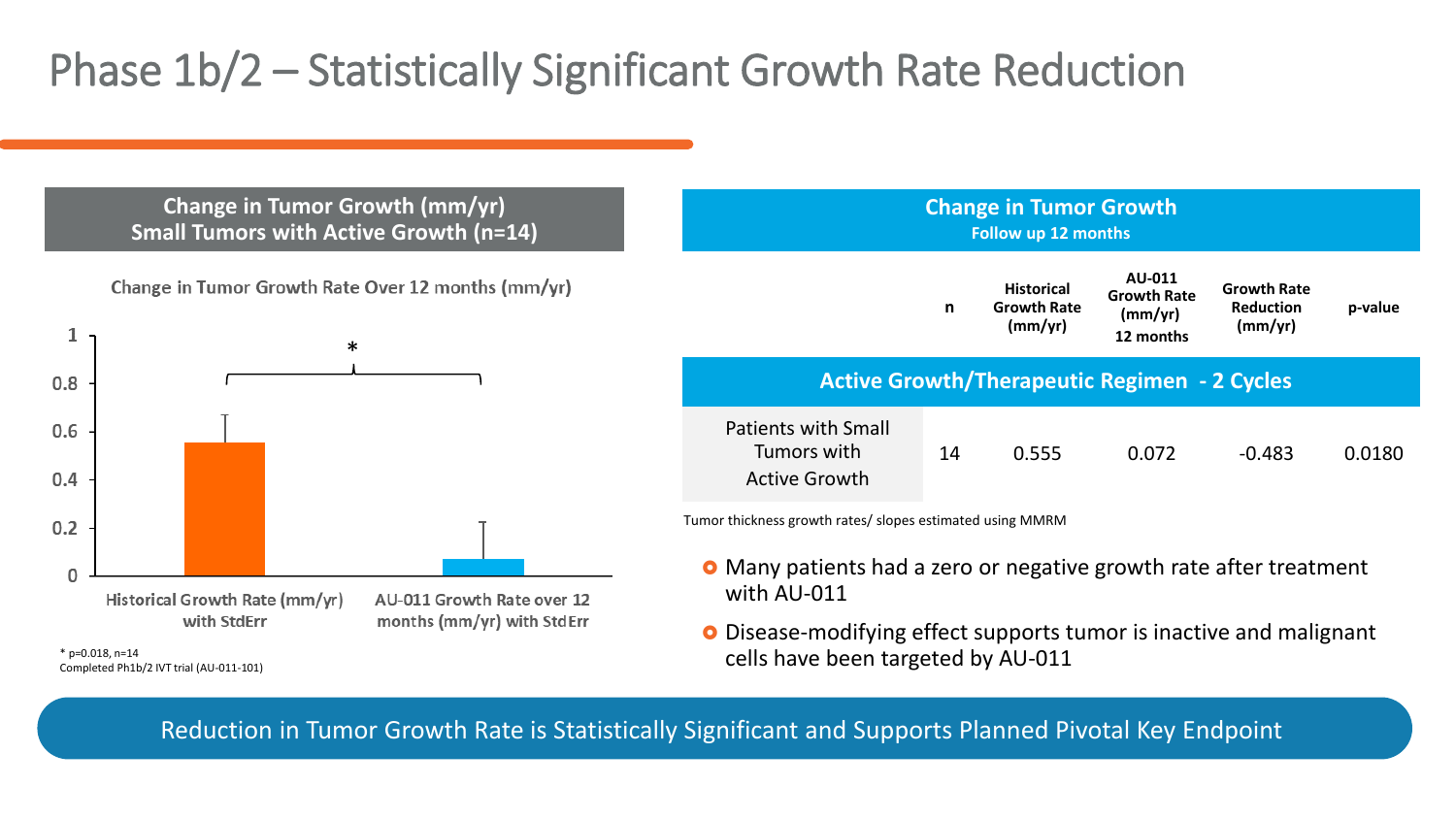### Phase 1b/2 – Visual Acuity was Preserved in Majority of Patients



- **O** Vision loss was transient but recovered in most patients after inflammation or transient AEs resolved
- **O** Vision was preserved in most patients with tumors near the fovea or optic nerve that had a high risk for vision loss

1 patient had loss ≥15 letters at Week 52 visit which recovered within 15 letters at the next visit which was ~3 weeks after standard of care (SOC); all other post-SOC data excluded for all subjects Completed Ph1b/2 IVT trial (AU-011-101)

> Vision Loss was Transient but Recovered in Most Patients after AE Resolution Vision was Preserved in a Majority of Patients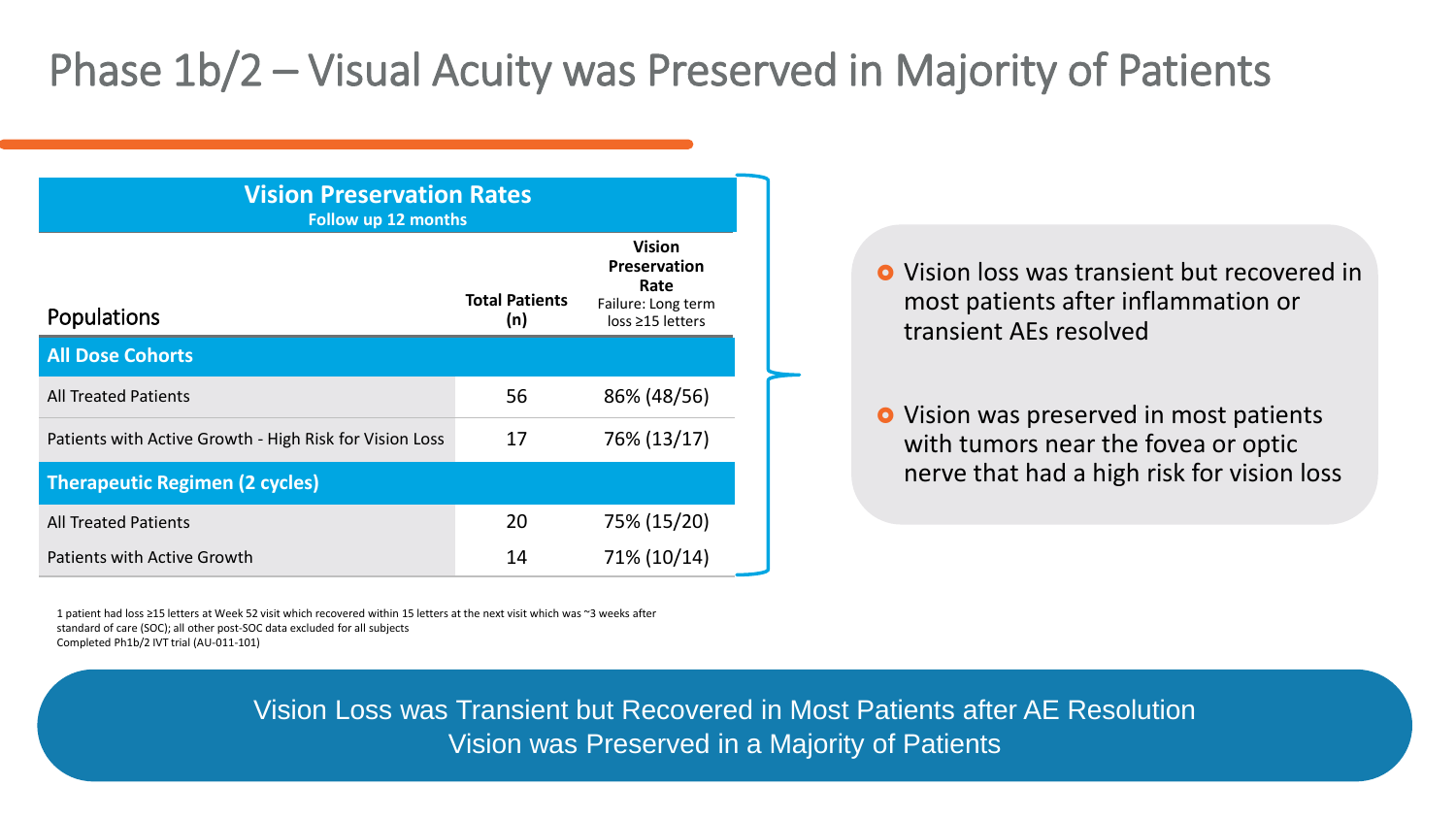### Safety: AU-011 is Well Tolerated

Majority of Adverse Events (AEs) are Transient and Managed with Standard of Care Treatment

| <b>All Treated Subjects (n=56)</b><br>Key Treatment Related Adverse Events (≥10% Subjects) | <b>Grade I</b> | <b>Grade II</b> | <b>Grade III</b> | <b>Total</b> |
|--------------------------------------------------------------------------------------------|----------------|-----------------|------------------|--------------|
| <b>Vitreous Inflammation</b>                                                               | 25.0%          | 58.9%*          | 7.1%             | 91.0%        |
| <b>Anterior Chamber Inflammation</b>                                                       | 37.5%          | 30.4%           | 3.6%             | 71.5%        |
| Increase in Intraocular Pressure                                                           | 21.4%          | 25.0%           | $\mathbf 0$      | 46.4%        |
| Peritumoral RPE/ Pigmentary Changes                                                        | 32.1%          | 5.4%            | $\mathbf 0$      | 37.5%        |
| <b>Keratic Precipitates</b>                                                                | 21.4%          | 1.8%            | $\mathbf 0$      | 23.2%        |
| <b>Floaters/ Vitreous Opacity</b>                                                          | 16.1%          | 3.6%            | 1.8%*            | 21.4%        |
| Decreased Visual Acuity/ Vision Loss                                                       | 7.1%           | 12.5%           | $1.8\%$ ^        | 21.4%        |
| Eye Pain/Soreness                                                                          | 8.9%           | 5.4%            | $\mathbf 0$      | 14.3%        |
| Corneal Abrasion/ Epithelial Defect                                                        | 1.8%           | 8.9%            | $\mathbf 0$      | 10.7%        |
| Corneal Edema                                                                              | 10.7%          | $\mathbf 0$     | $\mathbf 0$      | 10.7%        |
| <b>Treatment Related Serious Adverse Events (n=56)</b>                                     |                |                 |                  |              |
| Vision Loss (juxtafoveal tumor)                                                            |                |                 | 3.6%             | 3.6%         |

Table presents percentage of subjects with AEs related to AU-011 or laser by severity and overall; subjects with more than 1 AE are counted in the highest severity group

Anterior inflammation, keratic precipitates treated with topical steroid drops; vitreous inflammation treated with topical, oral or peri- or intraocular steroids; IOP treated with topical anti-hypertensives

\*2 subjects treated with vitrectomy – 1 with vitreous opacity and another with persistent vitreous inflammation

^SAEs are listed separately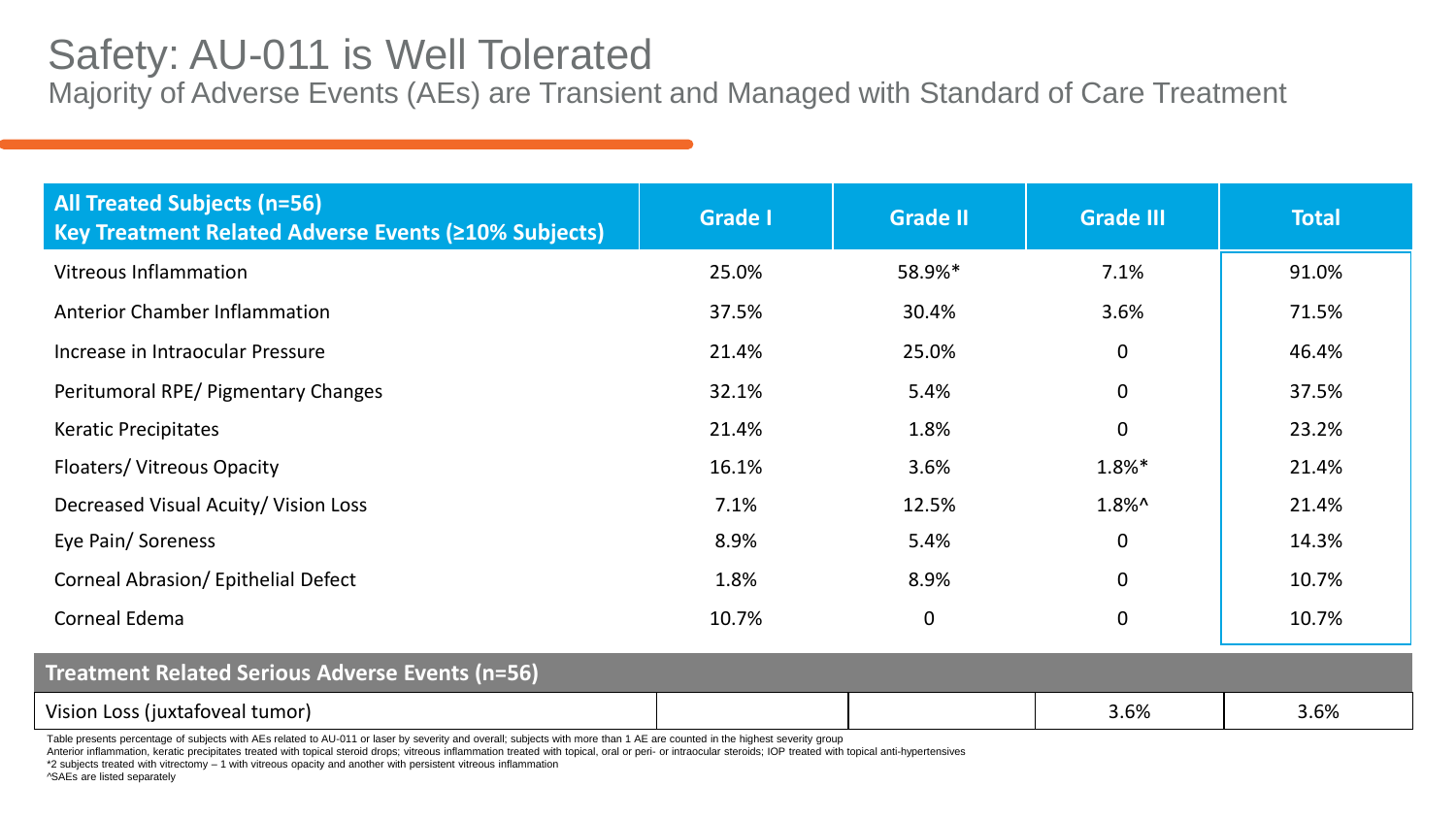# rMCC\* Study to Evaluate Visual Acuity Outcomes of AU-011 vs. Plaque Radiotherapy

Matching criteria: baseline tumor thickness, LBD, distance to fovea/ optic disk, visual acuity (all 4 must match)  $\bullet$ 

Matching performed by Independent Statistician  $\mathbf{o}$ 



### AU-011 has the Potential to Have Long Term Visual Acuity Benefit over Plaque Radiotherapy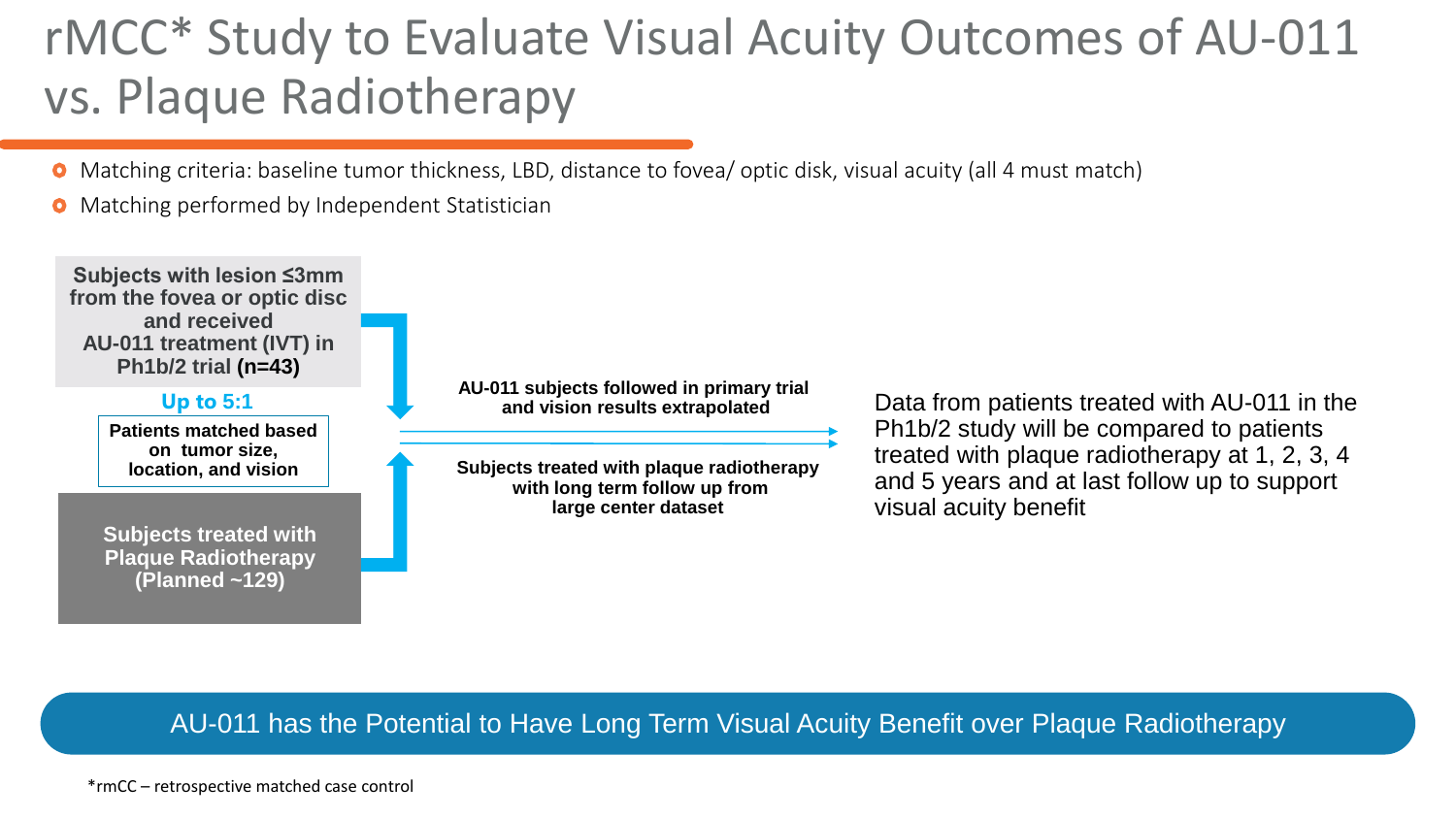## rMCC Results – Statistically Significant Vision Preservation with AU-011 vs Plaque Radiotherapy

Change from Baseline in logMAR^



 $*$  p < 0.05;  $**$  p < 0.001

^logMAR – logarithm of the minimal angle of resolution

| <b>Change from Baseline in Vision</b> |                  |                         |        |                                       |         |
|---------------------------------------|------------------|-------------------------|--------|---------------------------------------|---------|
| <b>Source</b>                         | Plaque           | <b>Change in logMAR</b> |        |                                       |         |
|                                       | <b>Timepoint</b> | AU-011                  | Plaque | <b>Treatment</b><br><b>Difference</b> | p-value |
| AU-011 vs.<br>Plaque                  | Year 1           | 0.199                   | 0.216  | $-0.017$                              | 0.8418  |
|                                       | Year 2           | 0.199                   | 0.443  | $-0.244$                              | 0.0323  |
|                                       | Year 3           | 0.199                   | 0.643  | $-0.444$                              | 0.0006  |
|                                       | Year 4           | 0.199                   | 0.890  | $-0.691$                              | < .0001 |
|                                       | Year 5           | 0.199                   | 0.992  | $-0.794$                              | < .0001 |

• Mixed model repeated measures (MMRM) analysis controlling for matching.

• Comparing last AU-011-101 trial value (average follow up 15.6 months) with plaque timepoints.

N=43 AU-011 subjects compared to N=150 matched plaque patients.

• Multiple imputation to address missing data.

Statistically Significant Vision Preservation Starting at 2 Years